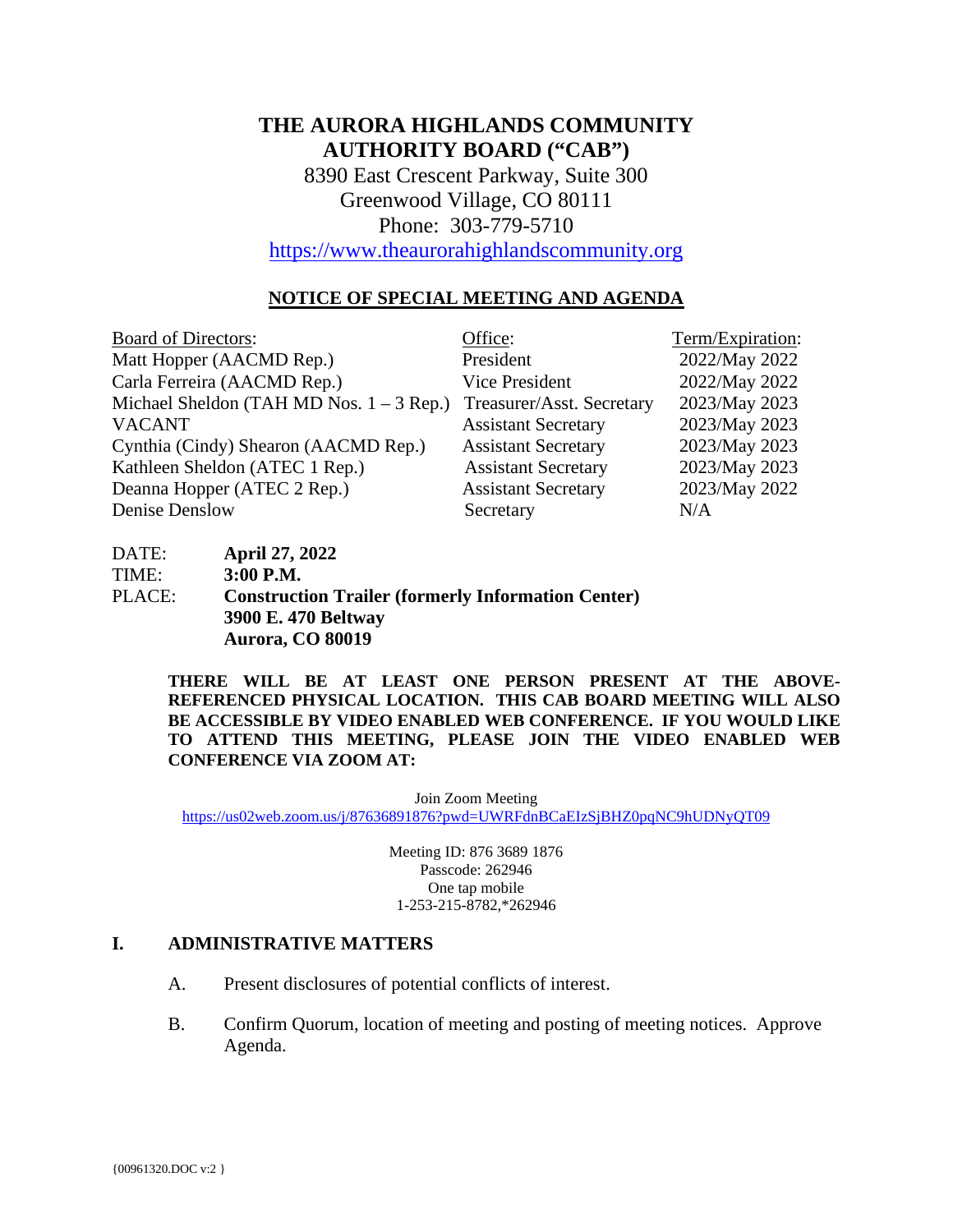The Aurora Highlands Community Authority Board April 27, 2022 Page 2

> C. Public Comment. Members of the public may express their views to the Board on matters that affect the CAB that are otherwise not on the agenda. Comments will be limited to three (3) minutes per person.

# **II. CONSENT AGENDA**

Consent Agenda – These items are considered to be routine and will be ratified by one motion. There will be no separate discussion of these items unless a board member so requests; in which event, the item will be removed from the Consent Agenda and considered in the Regular Agenda.

• None.

# **III. FINANCIAL MATTERS**

- A. Discuss and consider approval and status of Project Funding Requisition No. 08 under The Aurora Highlands Community Authority Board ("CAB") Special Tax Revenue Refunding and Improvement Bonds, Series 2021A related to the CAB and Aerotropolis Area Coordinating Metropolitan District ("AACMD") Engineer's Report and Verification of Costs Associated with Public Improvements, In-Tract Improvements / In Tract Home Builder Expenses, Engineer's Report and Verification of Costs No. 5 prepared by Schedio Group, approved on March 17, 2022 (enclosure).
- B. Discuss and consider approval and status of Project Funding Requisition No. 09 under the CAB's Special Tax Revenue Refunding and Improvement Bonds, Series 2021A related to the CAB and AACMD Engineer's Report and Verification of Costs Associated with Public Improvements Draw No. 46 Engineer's Report and Verification of Costs No. 24 prepared by Schedio Group LLC, approved on April 21, 2022 (enclosure).
- C. Discuss and consider approval and status of Project Funding Requisition No. 10 under the CAB's Special Tax Revenue Refunding and Improvement Bonds, Series 2021A related to the CAB and AACMD Engineer's Report and Verification of Costs Associated with Public Improvements, In-Tract Improvements / In Tract Home Builder Expenses, Engineer's Report and Verification of Costs No. 6 prepared by Schedio Group, approved on April 21, 2022 (enclosure).
- D. Discuss and consider approval of Update to Long-Term Capital Improvement Plan.